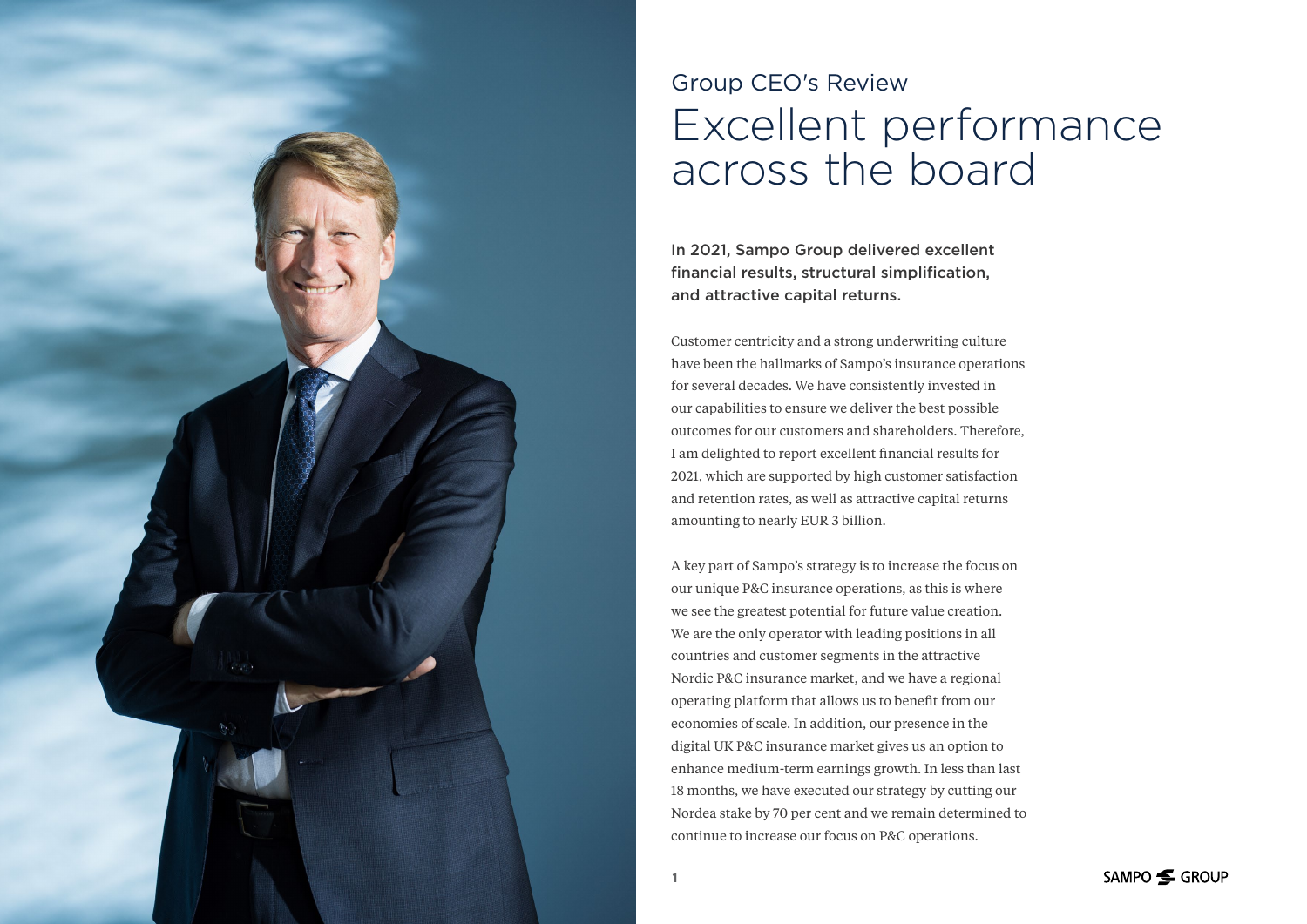#### **66** Sampo is focusing on its unique P&C operations.

As a group, we operate in a stable environment as our businesses are mainly present in robust Nordic economies and P&C insurance markets. However, the asset side of our balance sheet is naturally correlated to global capital markets. At the start of 2022, the capital markets environment has become more uncertain than it was in 2021. This is partly due to geopolitical events, which may affect investment returns generated in 2022. However, I do not envisage it having any material impact on the strong underlying momentum of our business.

### Outstanding results in P&C operations

Sampo Group delivered excellent results across all our operations in 2021. We achieved a group combined ratio of 81.4 per cent, well ahead of our below 86 per cent target. Meanwhile, underwriting profits grew by 19 per cent, excluding reported COVID-19 effects and the Hastings acquisition, exceeding our target of mid-single-digit growth annually on average in the 2021-23 period.

The result was supported by the excellent profitability of our largest subsidiary, If P&C, which achieved a combined

ratio of 81.3 per cent and an underwriting profit of EUR 891 million in 2021. This represented growth of 15 per cent year-on-year excluding COVID-19 effects, which is also ahead of the targets communicated at our capital markets day in February 2021.

If P&C's excellent financial results are underpinned by strong business trends, both in terms of the successful implementation of key operational initiatives and attractive profitability on new business and renewals. In Business Area Private, we delivered excellent retention of 90 per cent and growth in customer numbers to over 3.2 million households, most of whom have several products with us. Our customer proposition is supported by strong digital service capabilities that ensure both convenience and efficiency for our customers. This is evident not only in customer satisfaction rates, but also in the rapidly increasing use of our customer portal, MyPages, which recorded 11 million log ins in 2021 – a five-fold increase compared to just five years ago.

In Commercial and Industrial, we have taken resolute pricing action over recent years to address profitability. In Commercial, the increase in pricing is now enabling a greater focus on growth. To facilitate this, we are

strengthening our distribution capabilities, particularly in regard to smaller companies, where digital insurance services are increasingly relevant to our customer proposition. Meanwhile, the Industrial business area enjoyed another strong 1 January renewal in 2022 with rate increases ahead of claims inflation. We aim to further enhance profitability in the Industrial book over 2022 to ensure attractive returns on capital.

If P&C has also made great progress with its work in the area of sustainability. It has committed to setting science-based climate targets aligned with the Paris Climate Agreement and introduced ESG criteria based on the UN Global Compact in its underwriting processes. As a major risk transfer and capital provider in the Nordic region, we are determined to be a positive influence wherever we can make a difference.

Sampo's digital UK P&C insurance business, Hastings, performed well over 2021 with an operating ratio of 80.3 per cent, which was materially ahead of the 88 per cent target. It also achieved a small increase in customer numbers. Given the strong progress made to date, I am delighted that Sampo was able to increase its ownership in Hastings to 100 per cent in December 2021, as this will